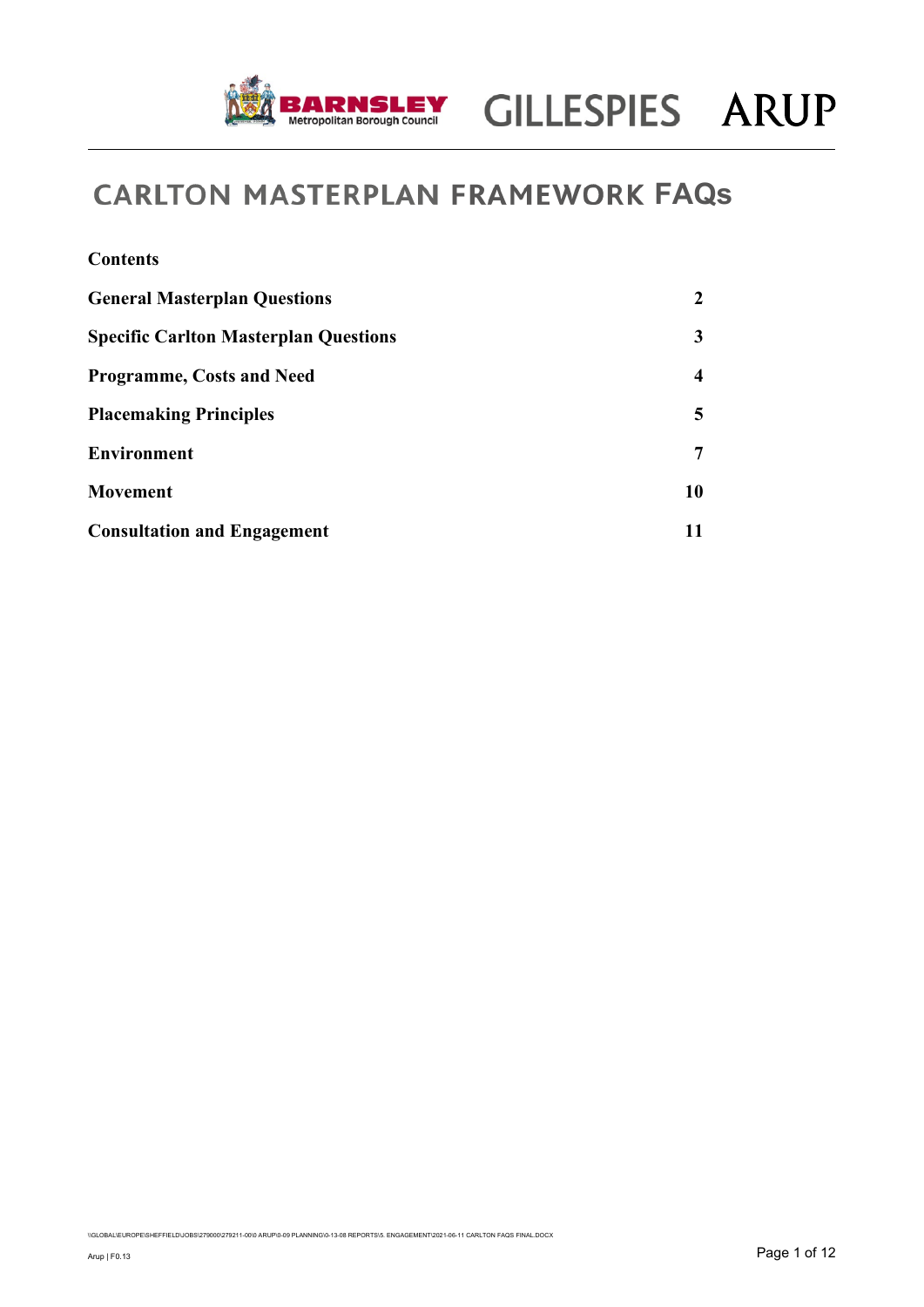**Date** 11 May 2021 **Job No/Ref** 

## **General Masterplan Questions**

### **What is a Masterplan Framework?**

The Masterplan Framework is a strategic document that sits beneath the Local Plan and provides the key principles that future planning applications must align to. The Masterplan Framework should be read in conjunction with the adopted Local Plan and the Supplementary Planning Documents.

The Masterplan Framework is not a planning application. Each Masterplan Framework is subject to public consultation and will be approved by Full Council before any planning applications are approved on the affected sites. Note that planning applications will also be prepared and consulted on before any further development comes forward on the site.



### **What does a Masterplan Framework include?**

Where we are preparing Masterplan Frameworks, they will include the following information:

- Planning policy summary
- Site location and description
- Land ownership
- A summary of the existing evidence
- Site evaluation (opportunities and constraints)
- Land use framework
- Sustainable movement framework
- Protection of existing public rights of way routes and their incorporation within new development layouts
- Vehicular movement framework
- Green and blue infrastructure framework
- Placemaking framework (including design guides for character and neighbourhood areas where applicable)
- Sustainability and energy use
- Health and well-being
- Design evolution
- Conceptual masterplan
- Infrastructure and delivery phasing

Each masterplan framework will be bespoke and therefore considered on a case-by-case basis.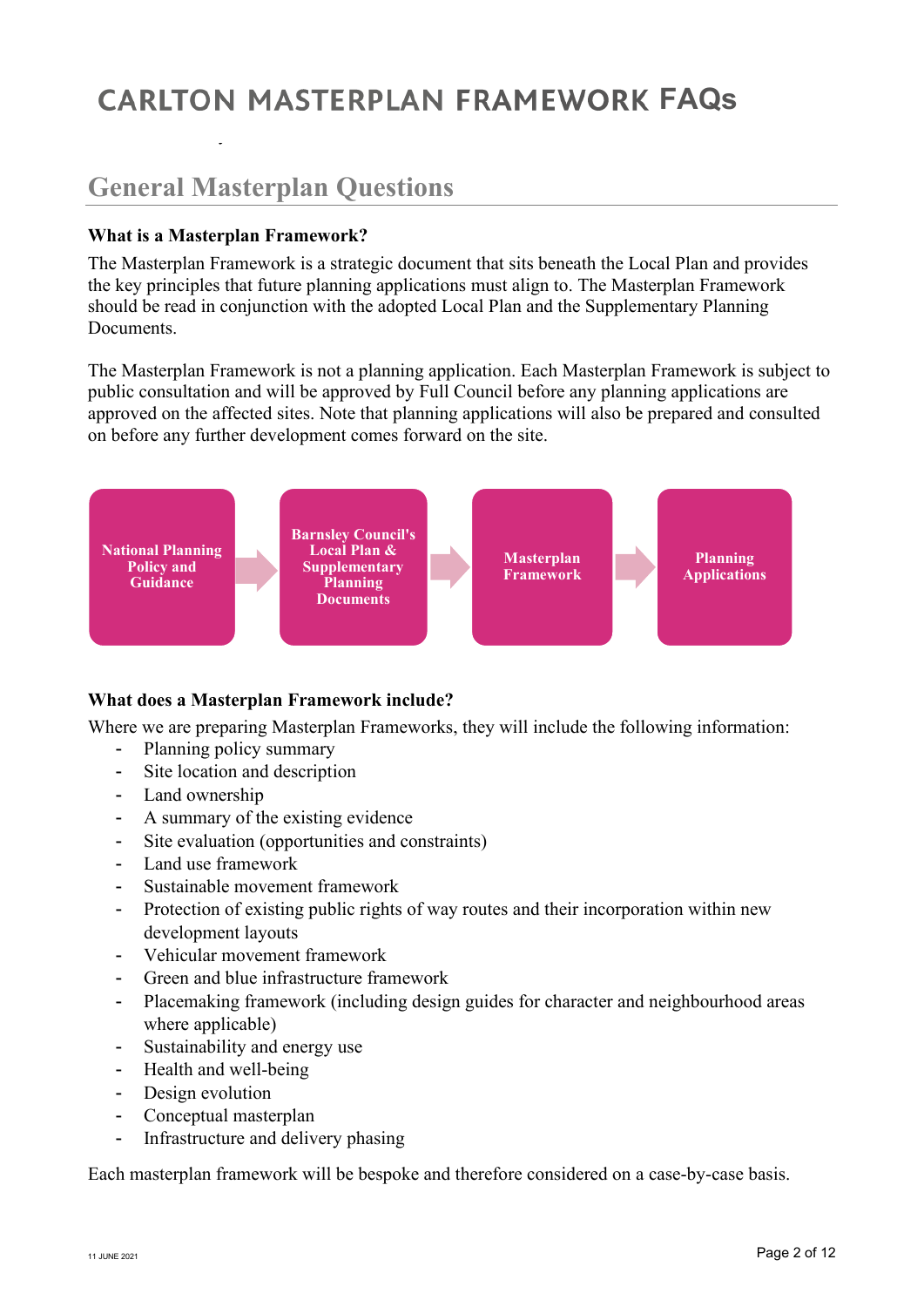**Date** 11 May 2021 **Job No/Ref** 

### **Why have MU2 and MU3 been identified as a site for development and why will it have a Masterplan Framework?**

Each council is required by Government to produce a Development Plan. The Barnsley Local Plan was adopted by the council in January 2019. This was the culmination of five years' work by the council, including several public consultations and a two-year public examination. When the Local Plan was being examined it was agreed that for some of the larger strategic sites – such as MU2 and MU3 - it was necessary to prepare Masterplan Frameworks to make sure that sites could be developed in a comprehensive manner, taking into account all of the infrastructure requirements.

Looking at large allocations in this way, rather than on a site-by-site basis, makes sure we can make the best use of sites and secure sustainable and inclusive growth reflecting each of the council's corporate priorities.

### **What are you consulting on?**

The sites were allocated within the adopted Barnsley Local Plan in early 2019. The Local Plan requires a Masterplan Framework to be produced for two sites (MU2 and MU3) to make sure it is properly planned and that we take account of the overall impacts to maximise benefits and minimise impacts.

Given that the land is allocated within the Local Plan, this consultation is not about whether the site should be developed. The Council is consulting on what sort of framework should be in place, against which planning applications would then be assessed.

### **Specific Carlton Masterplan Questions**

### **What does this Masterplan Framework include?**

The Masterplan Framework proposes a mixed-use development to deliver around 2,000 new homes and associated facilities to address the borough's housing need. This includes a small local shop; a community garden and a 210-pupil expansion to Carlton Primary Academy. The framework prioritises walking, cycling and public transport to encourage sustainable travel.

The MU3 allocation includes Wharncliffe Woodmoor, which is currently a community greenspace. This provides great opportunities for the Masterplan Framework to centre the development around Wharncliffe Woodmoor and to enhance the biodiversity value of Wharncliffe Woodmoor. In addition, the proximity of Carlton Marsh, a newly-designated Site of Special Scientific Interest (SSSI) site, allows the Masterplan Framework to respect the setting of Carlton Marsh and improve the biodiversity connections to Carlton Marsh.

### **Who is responsible for producing the Masterplan?**

Barnsley Council have commissioned master planning consultants Ove Arup Partners Ltd (Arup) to produce the draft Masterplan Framework. Arup is working in partnership with Gillespies to produce the Masterplan Framework on the council's behalf. The council's role in this process is to make sure that proposals are compliant with planning policy and delivers the anticipated outputs determined by the Local Plan.

### **What are the objectives of the Masterplan Framework?**

• Understand the site constraints and opportunities.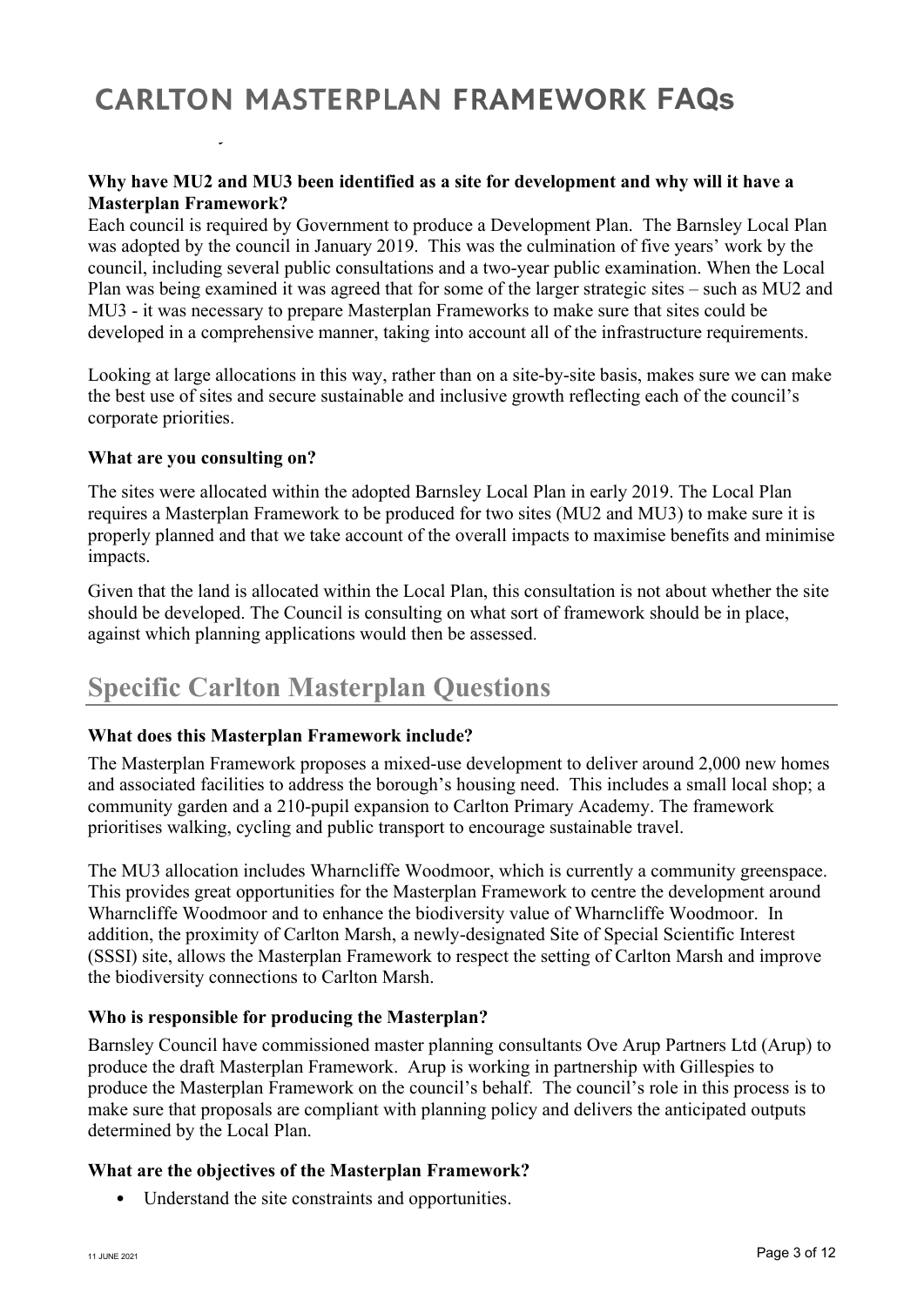- Set out a clear vision and development objectives for each Masterplan Framework.
- Encouraging the creation of high-quality spaces and buildings in a way that would prioritise the people's experience of the development.
- Improve the quality of the public areas with a focus on the interface between new routes and open spaces.
- Ensure suitable access to the development.
- A clear delivery plan setting out, among other items, each project's phasing, timescales, delivery approach, funding and key parties to be involved.
- Provide a design code to guide future development and ensure the creation of integrated places and communities.

### **What alternative sites were considered and why were these sites not suitable?**

As part of the Local Plan process, the council was required to look at where growth might best be located. This site was identified through that process as suitable for mixed-use development.

For more information about the site selection and allocation process, which was part of the Local Plan development stage, please refer to Barnsley's Local Plan page: https://www.barnsley.gov.uk/services/planning-and-buildings/local-planning-and-development/ourlocal-plan/barnsleys-local-plan/ or contact 01226 772606 for further information

## **Programme, Costs and Need**

### **Why is the project necessary?**

The Local Plan requires that the Masterplan Frameworks should be developed for specific large allocations and groups of sites. This Carlton site will deliver 2,000 new homes, a new small local shop, a 210-pupil expansion to Carlton Primary Academy and a community garden.

The Carlton Masterplan Framework also capitalises on the existing Wharncliffe Woodmoor, which is currently a community greenspace. The Masterplan Framework centres around Wharncliffe Woodmoor with green infrastructure corridors through the site, connecting to Carlton Marsh, a newly designated SSSI site, and other Areas of Significant Ecological Value. The design team will be working with Yorkshire Wildlife Trust to identify opportunities to further enhance the biodiversity value of Wharncliffe Woodmoor.

It is important for the council to work with developers and landowners to deliver a Masterplan Framework to establish the infrastructure requirements and deliver sustainable and inclusive growth. The absence of a framework could result in developers and landowners bringing forward planning applications to develop their own sites without properly considering how they relate to the wider area and without each party contributing their fair share towards overall infrastructure requirements.

### **What are the timescales for the project?**

Following the six-week public consultation, Arup, Gillespies and Barnsley Council will review the questionnaire feedback. Following this, the final version of the Masterplan Framework will be prepared. This document will then be taken through to the Full Council for approval with a view to adoption in November 2021.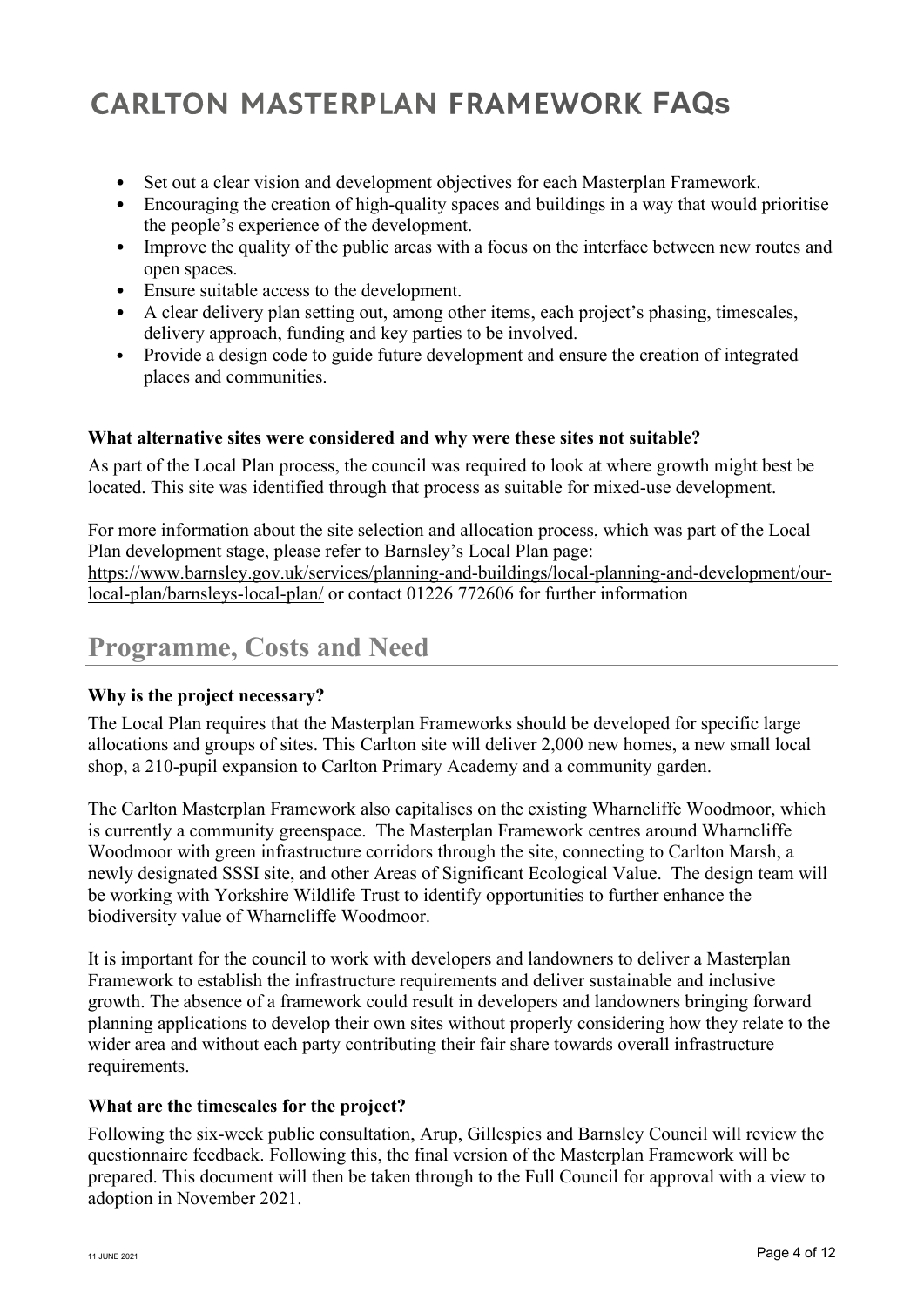### **How is the project being funded?**

The project has been funded by Barnsley Council.

## **Placemaking Principles**

### **What do we mean by placemaking principles and what are they for this Masterplan area?**

Placemaking principles refer to a set of strategic objectives that helps us shape and achieve a strong people-centred approach to the planning, design and management of the Masterplan and its public spaces.

There are 7 overarching placemaking principles for Carlton, they include:

- 1. Quality homes and neighbourhoods Promote a diverse new neighbourhood consisting of a rich mix of house types and tenures and high-quality homes for all.
- 2. Community, heritage and local character Focus on high quality design that connects with the surrounding community and reflects the site's distinctive heritage and local character.
- 3. Landscape and biodiversity Promote new community greenspace, landscaped links, trees and vegetation to achieve an overall biodiversity net gain.
- 4. Sustainable transport connections Extend new landscaped active travel links to the surrounding facilities and the Trans Pennine Trail/ National Cycle Network.
- 5. Facilities and local hub A place with an extended primary school, small local shop and neighbourhood greenspace as new local hub for the community.
- 6. Smart technology and low carbon Explore and promote clean alternative energy usage and minimum carbon consumption through smart technology.
- 7. Partnership and delivery Implement robust delivery and partnership strategy for new housing and facilities within the development.

### **What provision will be made for retail and community facilities within the Masterplan area?**

The Masterplan provides includes a small-scale local shop in compliance with Local Plan policy TC5 Small Local Shops. It also includes a community garden and play areas.

### **Will new and current residents have access to schools, doctors and community facilities?**

Infrastructure has been considered throughout the Local Plan process through the site selection methodology, and in the evidence base of the Local Plan. The council engaged with relevant infrastructure providers in the production of the Infrastructure Delivery Plan (IDP), which supports the Local Plan.

This evidence base, including transport modelling, has been thoroughly checked by the Independent Planning Inspector, who considers the Local Plan to be sound. These documents can be found in the Local Plan Examination Library.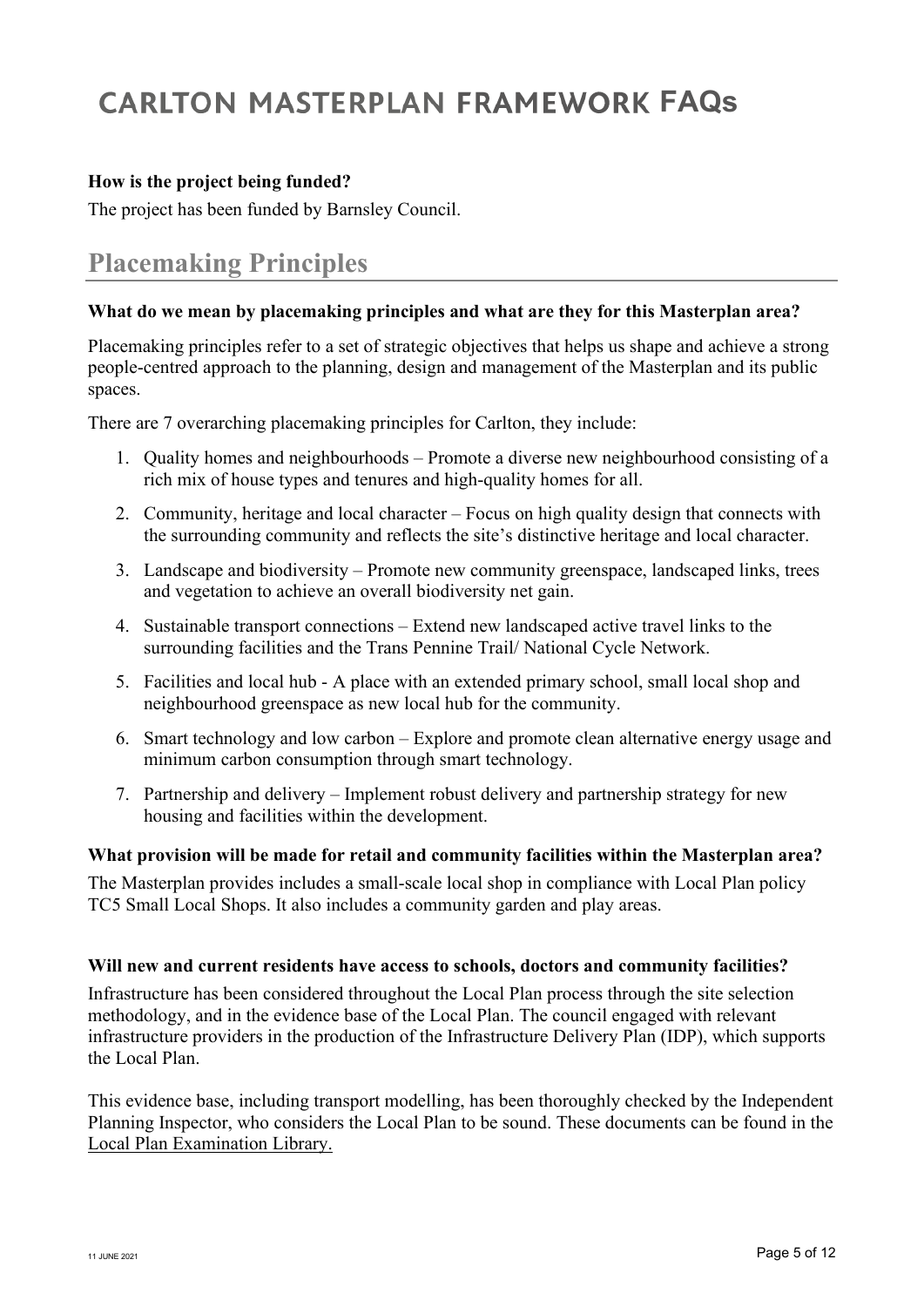In addition, Local Plan Policy I1 Infrastructure and Planning Obligations states that development must be supported by appropriate physical, social, economic and communications infrastructure including provision for broadband. New development should not overburden existing infrastructure. Where new development creates a need for new or improved infrastructure, developer contributions will be sought to make the development acceptable in planning terms.

The following provides a summary to each key service in accordance with the Infrastructure Delivery Plan (IDP).

### **Healthcare**

Barnsley Council are working with Barnsley Clinical Commissioning Group (CCG) to develop a strategy to make sure services can evolve to meet the needs of existing communities and population growth associated with new housing development. South Yorkshire Ambulance Service confirmed through the IDP that the geographical coverage of existing services is adequate for the level of planned growth.

BMBC are working with the CCG to ensure that GP practices are aware of the planned growth and future planning taking account of additional patient demands or needs.

### **Policing**

During the preparation of the IDP, South Yorkshire Police confirmed that there were no issues with current provision, and none envisaged in the foreseeable future.

### **Fire and Rescue**

South Yorkshire Fire and Rescue confirmed through the IDP that they were reviewing service provision within the borough and that it would consider the needs of the existing communities as well as planned growth for the next 15 years.

#### **Schools**

Barnsley Council as a Local Authority has a statutory duty ensure the supply of sufficient school places of good quality in the right area at the right time.

The Local Plan identified land for new schools where demand arising from new development could not be accommodated within existing schools. The Masterplan Framework has included for an extension to Carlton Primary Academy. Additional secondary places arising from this development/Masterplan will be provided through careful liaison with schools within the area local to the development in order to meet demand

### **Who will live in the houses?**

Policy H6 of the Local Plan requires housing proposals to include a broad mix of house sizes, type and tenure to help create mixed and balanced communities.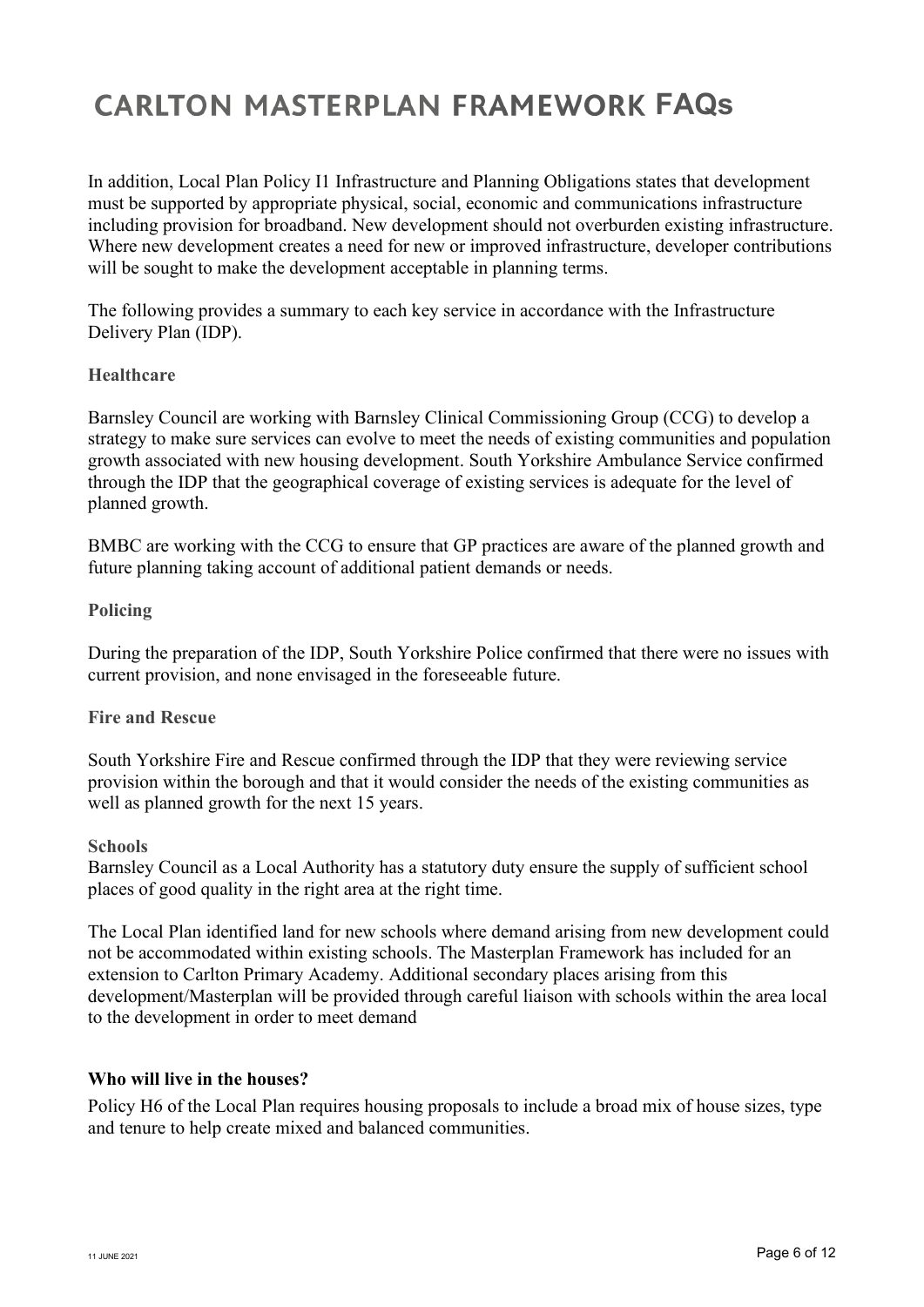Policy H7 of the Local Plan requires housing developments of 15 or more houses to provide affordable housing. Developers are expected to provide 10 percent affordable housing within Carlton, which can include a mixture of affordable rent and homes for affordable ownership.

The type, tenure, and size of affordable homes will be agreed at the planning application stage.

### **Environment**

### **What were MU2 and MU3's previous uses? Are the sites designated as Green Belt?**

Although a lot of MU2 and MU3 looks green, most of these sites were historically used as mining, landfill, water treatment works and other such land uses. Neither the MU2 nor MU3 sites are designated as Green Belt.

As part of the Local Plan process, a range of sites were considered through the housing and employment site selection assessments. This work was supported by a range of background technical reports and evidence base documents including the Green Belt Review and Strategic Housing Land Availability Assessment, which determined its suitability for development and led to its release from Green Belt.

Both sites are formed of a mixture of green field and previous uses. MU2 was previously allocated for housing and a school within the Unitary Development Plan (2000). MU3 was released from the Green Belt as part of the Local Plan process. Both the MU2 and MU3 sites are allocated for development in the adopted Local Plan (2019) and as such are considered suitable for development.

There is designated Green Belt to the north of MU3, which will remain undeveloped as part of the Masterplan Framework. However, one option (Option A) in the movement framework is to provide a new road from the B6132 Royston Lane north of Carlton to the north west of the MU3 allocation site. This would tie into Barnsley's wider strategic transport ambitions for a relief road from Lee Lane, Royston, via Carlton towards the A628. Further information about this can be found in the Movement section of this FAQ.

### **How are you considering net zero carbon and climate change as part of the Framework?**

Recognising the climate emergency declared by BMBC in 2019 and the goal to become a net zero carbon borough by 2045, we are targeting a 65% reduction in carbon emissions across the borough by 2025 (2017 baseline), as set out in the Sustainable Energy Action Plan 2020. The Zero45 strategy will coordinate Barnsley's borough-wide transition to zero carbon by 2045. Therefore, sustainability and energy usage have been fundamental in the development of this Masterplan Framework and is one of the placemaking principles.

Under the government's current plans, there will be a gas and oil boiler ban in newbuild homes from 2025. In time, it's possible there could be a complete gas boiler ban. UK homeowners would have to replace their boiler with a low-carbon alternative. As a result of this, BMBC have been exploring the feasibility of a green smart energy system based along the lines of district heating network, powered by a combination of industrial waste heat and minewater. This is being explored for the newbuild homes but could also be retrofitted to some of the older housing stock should a heat network prove to be viable

The use of sustainable transport is promoted including walking, cycling, bus services, a potential new railway station and electric vehicle charging points in every home. This, alongside proactive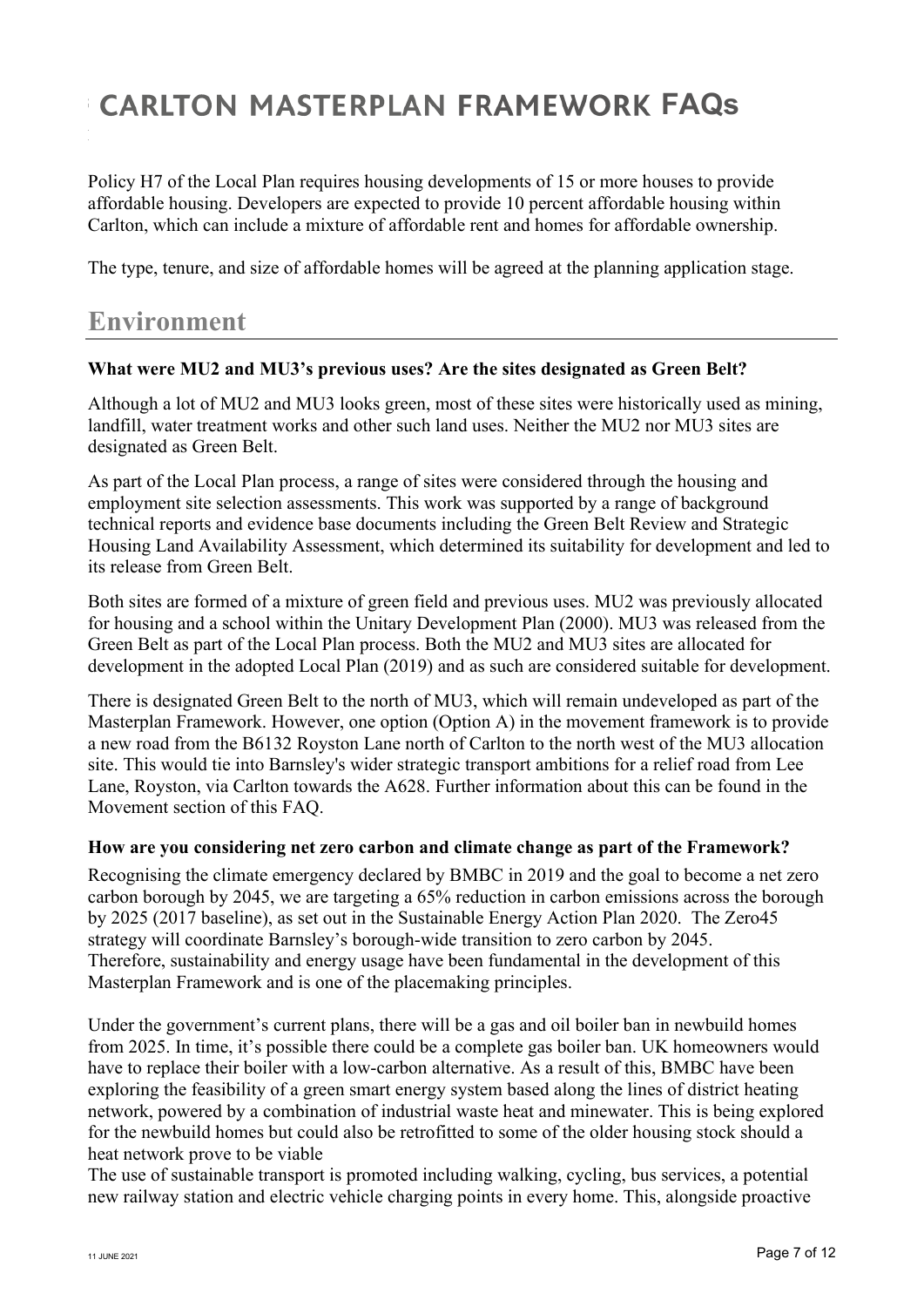travel planning on the part of developers, should reduce the carbon emissions associated with transport from residents and occupiers of the scheme.

Furthermore, provision of high-speed digital fibre connections to the site will allow people the option of working from home, reducing the need to travel. It is expected that developers will provide digital infrastructure to offer occupiers ultrafast Fibre to the Premises (FTTP), with a choice of provider.

The reduction of embodied carbon is encouraged. This could be achieved by, for example, far more extensive use of timber from certified sustainable sources than traditionally seen in UK housebuilding; use of modular products that reduce wastage; and greater use of both natural and recyclable materials alongside adoption of circular economy principles. It is expected that developers will use the RICS Whole Life Carbon Assessment to reduce the carbon of housing on this site and will publish details of the outcome of this assessment as part of the marketing process.

### **How will the scheme affect air quality?**

Barnsley Council has produced guidance regarding air quality considerations for planning applications, which says that air quality impact needs to be considered and mitigated here.

Future planning applications for the site are required to comply with this guidance to make sure that there is no deterioration in air quality in and around the Masterplan Framework area.

### **Will the scheme generate excessive noise?**

The Masterplan Framework and planning applications will consider noise impacts for existing and new residents. Developers will need to demonstrate that new development does not have an adverse impact on the living conditions of residents. Developers will also need to consider the potential noise impacts from surrounding industrial uses as part of the planning application process.

### **How will the scheme affect the ecology and biodiversity of the site?**

As part of the Local Plan, a series of biodiversity assessments were provided for proposed site allocations. The assessments identified areas and features of significant ecological value that should be retained as part of any new development. These areas have been identified on the technical constraints plan and have informed the layout of the masterplan.

As developers bring forward planning applications for the site in the future, they will be required to undertake detailed ecology surveys to identify habitats and wildlife on the site e.g. bird surveys, and provide appropriate mitigation, as required.

The Masterplan Framework will seek to retain and enhance existing trees and biodiversity features wherever possible and will deliver a minimum 10 percent Biodiversity Net Gain (BNG). This may be through a combination of on and off-site compensation measures, such as enhancing existing greenspace.

The Masterplan Framework will include an accessible landscape and ecology buffer between the development and surrounding Green Belt to protect sensitive landscape and ecology, including Carlton Marsh Nature Reserve. It seeks to minimise development on Wharncliffe Woodmoor and will enhance it as a key neighbourhood green space.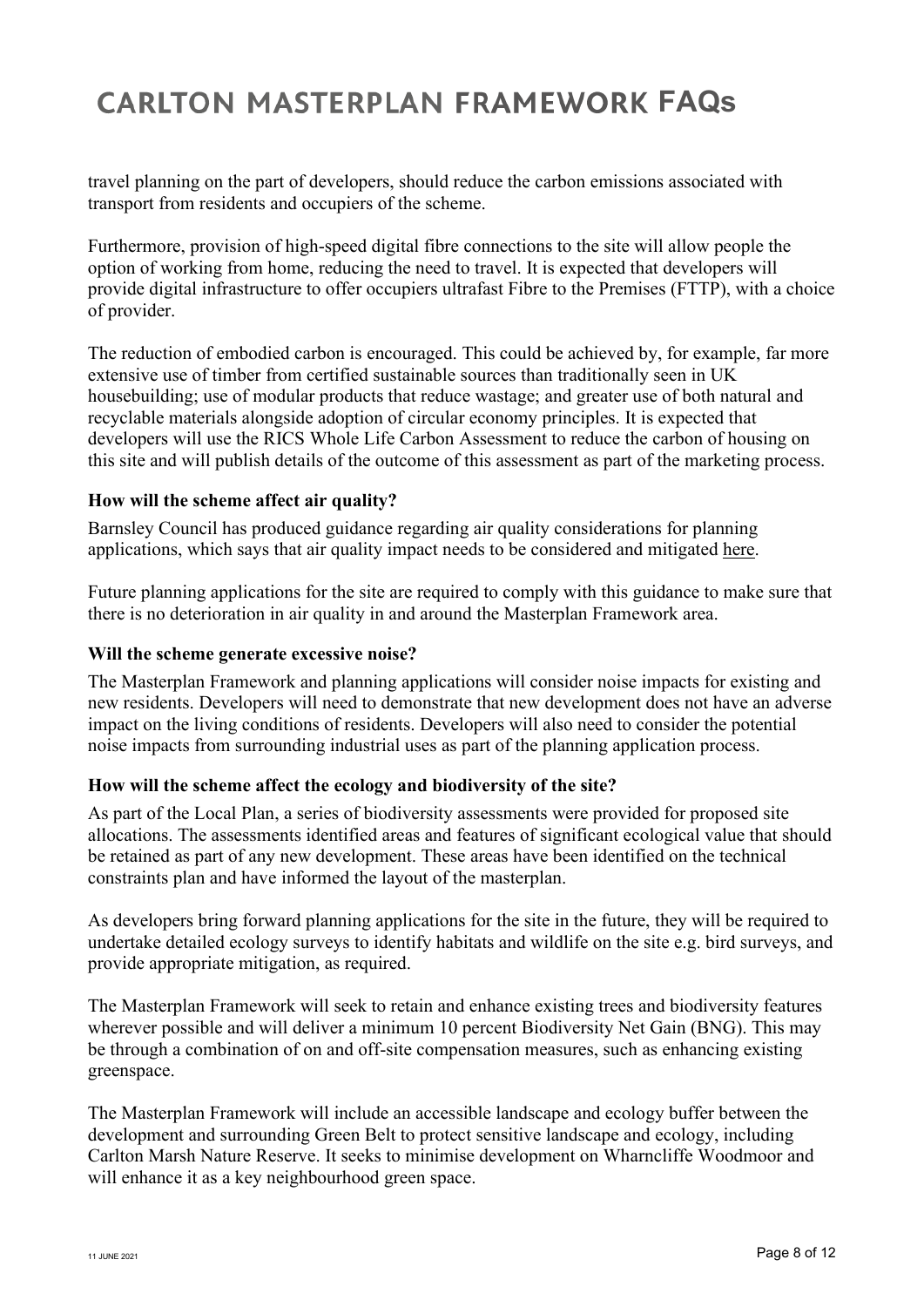The Masterplan Framework will create wildlife corridors to increase connectivity for wildlife. Native species rich mixes will be used for any new areas of open grassland, hedgerows and woodland.

### **What is Biodiversity Net Gain (BNG)?**

BNG is an approach to development that leaves biodiversity in a better state than before. It uses a metric to look at different habitats on site and looks at how you can increase biodiversity on site post development. There is a set of Good Practice Principles which provide a framework for projects to show they are following good practice. One of the fundamental requirements is to do everything possible to avoid losing biodiversity in the first place – applying the mitigation hierarchy.

### **What is the current status of Biodiversity Net Gain?**

The Government will be mandating 10 percent BNG in the forthcoming Environment Bill (which passed its second reading in February 2020). The BNG policy will be set out in local plans (when they are updated, which is expected to be in 2024 unless an earlier review is required by government) and will allow the Local Planning Authority to target biodiversity enhancement to the habitats, species or locations where there is the greatest need for biodiversity restoration.

### **What are the proposals to mitigate the impact on green space?**

The Masterplan Framework will confirm the general area and main design principles for new facilities. The Masterplan Framework will set out the principles for a range of new green spaces, such as the location of these spaces and the design code. This could include informal open space, a community garden, children's play areas, wildlife corridors and recreational trails for families and dog walkers to enjoy.

Any future planning applications for this masterplan site will also have to comply with the standards set within the Supplementary Planning Document (SPD) 'Open Space Provision on New Housing Developments'. This includes a minimum of 15 percent of the total site must be kept as public open space. The detailed design of any new open space will be progressed as part of future planning applications.

The Masterplan Framework will also set out principles for maintaining green space and the responsibilities for individual developers will be agreed through a legal agreement at the planning application stage.

### **What are the potential impacts on Wharncliffe Woodmoor?**

Wharncliffe Woodmoor is a green space with recreational and biodiversity value located between Fish Dam Lane, West Green Way, the railway line and Shaw Lane. In this consultation and Masterplan Framework, Wharncliffe Woodmoor is referring to the area described above and not the Pit Field area near Ollerton Road, Athersley.

Every effort has been taken to minimise development on Wharncliffe Woodmoor since it is recognised as an important greenspace. Refer to the FAQ question in the movement section about the potential impact of access roads on Wharncliffe Woodmoor.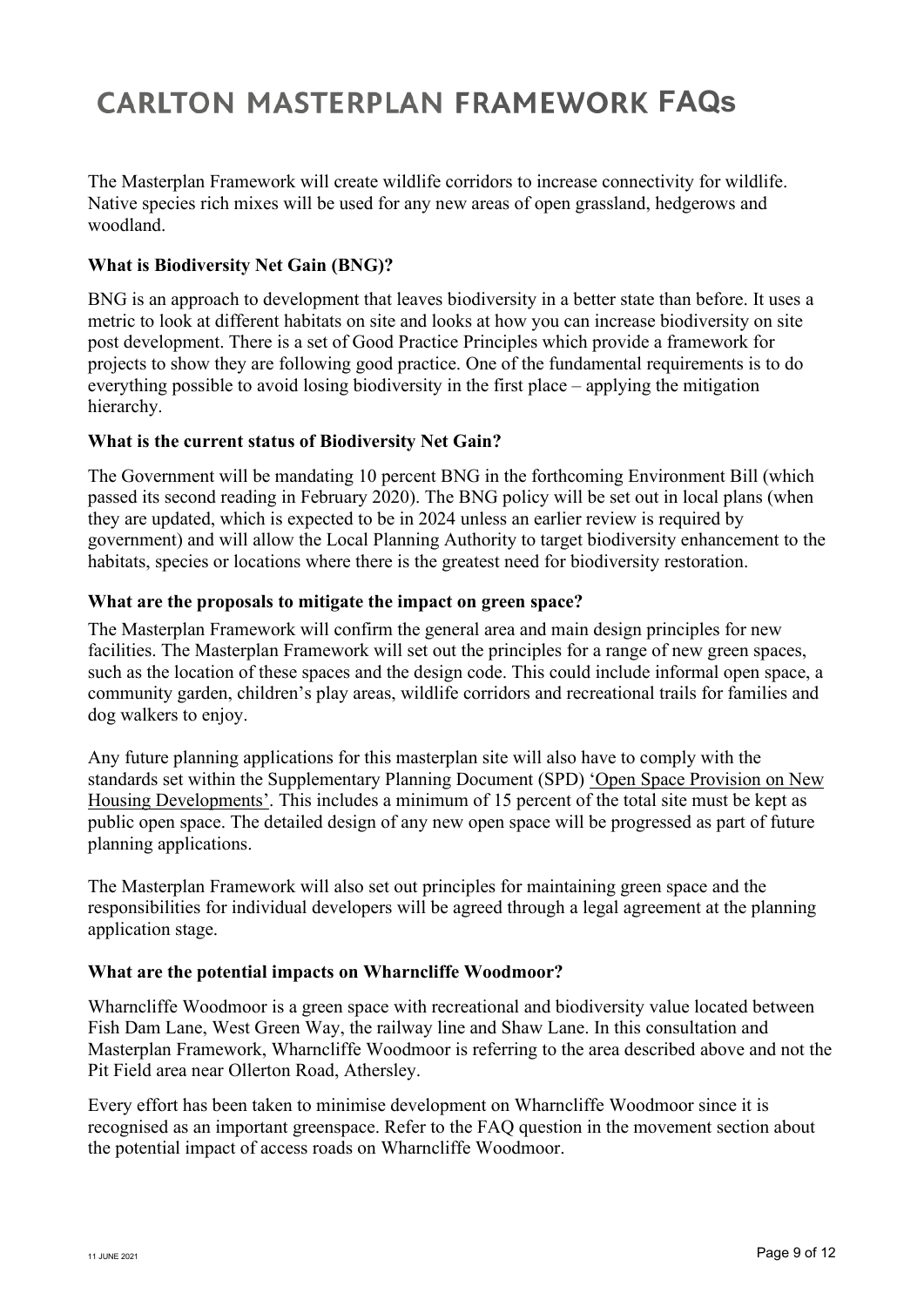As required by the Local Plan, any development on Wharncliffe Woodmoor will be offset by providing green space of equivalent biodiversity value, connected to Wharncliffe Woodmoor by wildlife corridors.

As part of mitigation, the Masterplan Framework proposes to protect, enhance and manage Wharncliffe Woodmoor and the Areas of Significant Ecological Value to increase the quality and biodiversity value of these spaces.

As part of the Masterplan Framework Process, the design team are working with Yorkshire Wildlife Trust (YWT), who manage and maintain Wharncliffe Woodmoor, to explore biodiversity enhancement opportunities as part of the Masterplan Framework.

### **How will the Masterplan Framework impact Carlton Marsh?**

Carlton Marsh is now designated as a SSSI site as part of the wider Dearne Valley Washlands. Carlton Marsh is designated for supporting nationally important bird species, including willow tit.

The Masterplan Framework site is located on the opposite side of the railway line from Carlton Marsh. The intention of the Framework is to provide wildlife corridors throughout the site connecting the Areas of Significant Ecological Value as well as providing connectivity to existing areas of ecological value within the wider landscape including Carlton Marsh.

It should be noted that further species surveys, where required, will be undertaken for individual planning applications throughout the site. These surveys will detail the species present and any mitigation required, as appropriate, in line with standard planning requirements.

### **How are you considering heritage assets and archaeology?**

Most of the relevant heritage assets are outside of the site. The site is adjacent to the Carlton Conservation area and there are other industrial heritage features such as the railway and the old colliery on and adjacent to the site. It is key to ensure the distinctive local character and heritage within and around the site will be reflected in the proposal and create a development that belongs in Carlton. The Masterplan Framework and the design code require developers to do this and will provide guidance on how to integrate and reflect these local characteristics.

Other heritage assets of note are the ridge and furrow earthworks in the northern part of MU3, which may need to be recorded prior to development; and the historic canal. A section of disused canal borders the northern section of MU3 and the canal has been infilled south of Shaw Lane, however the tow path for the infilled canal still runs through the southern sections of MU3. The Masterplan Framework will retain and enhance the active travel route adjacent to the disused canal and utilise the alignment of the tow path to provide further active travel routes.

### **Movement**

### **What is being provided within the site to encourage active travel?**

The movement strategy is based on a hierarchy of routes through the site and prioritises walking, cycling and public transport over motor vehicles to encourage sustainable travel and reduce the impact of private vehicles.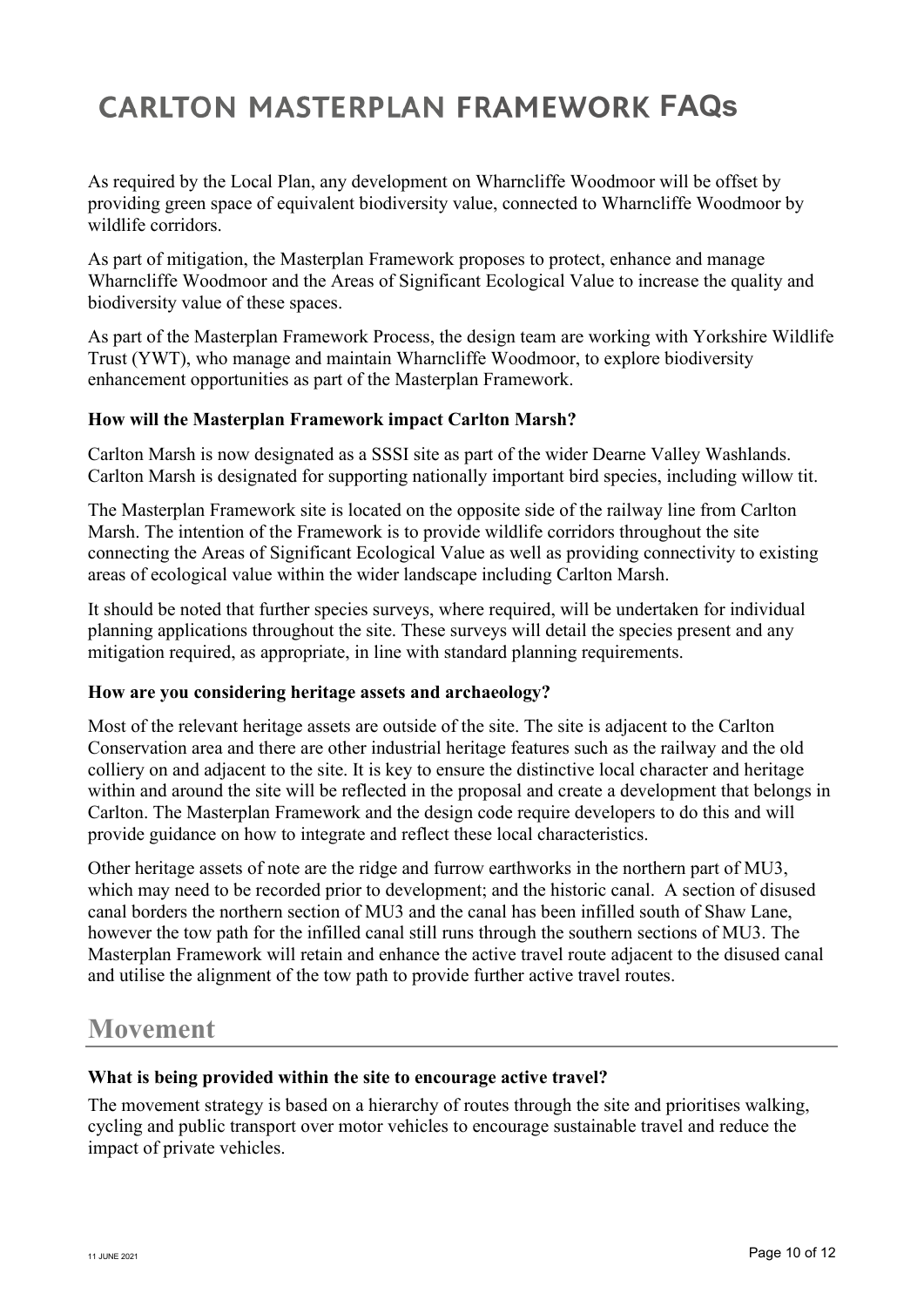The movement strategy also provides new and improved walking and cycling routes, including the realignment of the National Cycle Trail (NCT) and the Trans-Pennine Trail (TPT), to make it more attractive for users.

### **Why are there two movement strategies?**

There is only one difference between the two movement framework options. One of the options (Option A) includes a northerly vehicular movement link from Royston Lane to the north west of the MU3 allocation. This would tie in with Barnsley's strategic transport ambitions for a relief road from Lee Lane, Royston, via Carlton towards the A628. Option B does not include the northerly vehicular movement link.

### **Why are you developing on Wharncliffe Woodmoor?**

Wharncliffe Woodmoor is recognised as an important green space asset and the Masterplan Framework seeks to minimise impact on this asset.

Whilst the Local Plan required access to be taken from Far Field Lane / West Green Way roundabout, through the masterplan process the project team decided that a less harmful approach would be an alternative access from Fish Dam Lane to the majority of the development in MU3. This would protect Wharncliffe Woodmoor and avoid severance of the important green space.

In order to provide some passive surveillance for the road and to create a more attractive and safer road, some development is proposed along the access road from Fish Dam Lane, as shown on the plans this will be kept to a minimum.

The current movement framework is based on the understanding that the existing access via the Church Street / Shaw Lane junction has insufficient capacity to accommodate the additional trips from the development. Further modelling is being undertaken to confirm this requirement.

Further information about environmental impacts and mitigation of Wharncliffe Woodmoor is discussed in the environment section.

## **Consultation and Engagement**

### **How were people notified about the public consultation?**

Households and businesses located within a 250m radius of the site were notified by letter, in addition to community groups within Carlton, informing them about upcoming public consultation activities.

Additional publicity included:

- Site notices posted around the Carlton Masterplan Framework boundary
- A special notice in the Barnsley Chronicle
- Press/media release made available on the Barnsley website
- Social media

### **I want to learn more about the Masterplan Framework. How can I do that?**

All materials are available on the BMBC website for download and available to view through our virtual consultation room.